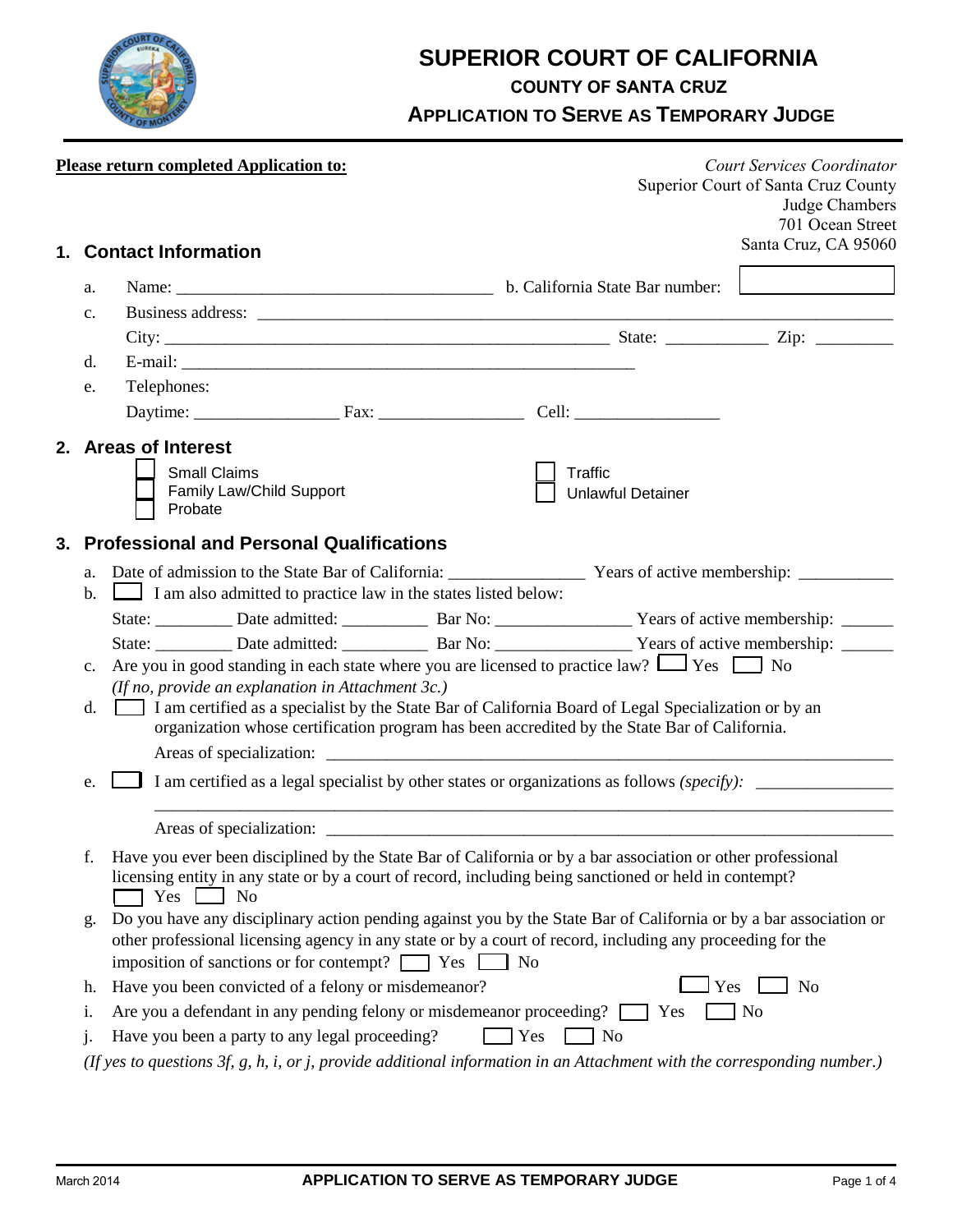Your name:

#### **4. Practical Experience**

- a. The principal portion of my law practice in California is in the following courts *(specify state and federal courts, including trial and appellate courts, if applicable):*
- b. I currently practice in the following areas of law *(list each subject area of law that occupies at least 10 percent of your time):* \_\_\_\_\_\_\_\_\_\_\_\_\_\_\_\_\_\_\_\_\_\_\_\_\_\_\_\_\_\_\_\_\_\_\_\_\_\_\_\_\_\_\_\_\_\_\_\_\_\_\_\_\_\_\_\_\_\_\_\_\_\_\_\_\_\_\_\_\_\_\_\_\_\_\_\_\_\_\_\_\_\_

\_\_\_\_\_\_\_\_\_\_\_\_\_\_\_\_\_\_\_\_\_\_\_\_\_\_\_\_\_\_\_\_\_\_\_\_\_\_\_\_\_\_\_\_\_\_\_\_\_\_\_\_\_\_\_\_\_\_\_\_\_\_\_\_\_\_\_\_\_\_\_\_\_\_\_\_\_\_\_\_\_\_\_\_\_\_\_\_\_\_

c. Do you hold yourself out publicly as representing exclusively one side in any area of litigation practice? Yes No *(If yes, provide the following information):*

Area of Practice

| <b>UD</b> | - I t |
|-----------|-------|
| . и с     | .     |
|           |       |
| .         | . .   |
|           |       |

d. Do you represent one side in more than 90 percent of your cases in any area of litigation practice? Yes No *(If yes, provide the following information):*

| Area of Practice | Side Represented |
|------------------|------------------|
|                  |                  |

\_\_\_\_\_\_\_\_\_\_\_\_\_\_\_\_\_\_\_\_\_\_\_\_\_\_\_\_\_\_\_\_\_\_\_\_\_\_\_\_\_\_\_ \_\_\_\_\_\_\_\_\_\_\_\_\_\_\_\_\_\_\_\_\_\_\_\_\_\_\_\_\_\_\_\_\_\_\_\_\_\_\_\_\_\_\_\_\_

### **5. Experience as a Temporary Judge**

- a. Have you previously served as a temporary judge?  $\Box$  Yes  $\Box$  No *(If yes, describe in Attachment 5a your prior service, including the names of the courts and the locations where you served, the approximate number and types of matters heard, and the approximate dates of service.)*
- b. Have you been removed by a court as temporary judge?  $\Box$  Yes  $\Box$  No *(If yes, describe the circumstances in Attachment 5b, including the court, the date you were removed, and the reasons for your removal.)*

### **6. Additional Information**

Please respond to the following, if applicable:

a. The following facts concerning my background, situation, or circumstances may positively or negatively reflect on me or on my suitability and should be disclosed to the court.

 \_\_\_\_\_\_\_\_\_\_\_\_\_\_\_\_\_\_\_\_\_\_\_\_\_\_\_\_\_\_\_\_\_\_\_\_\_\_\_\_\_\_\_\_\_\_\_\_\_\_\_\_\_\_\_\_\_\_\_\_\_\_\_\_\_\_\_\_\_\_\_\_\_\_\_\_\_\_\_\_\_\_\_\_\_\_\_\_\_\_\_\_\_\_ \_\_\_\_\_\_\_\_\_\_\_\_\_\_\_\_\_\_\_\_\_\_\_\_\_\_\_\_\_\_\_\_\_\_\_\_\_\_\_\_\_\_\_\_\_\_\_\_\_\_\_\_\_\_\_\_\_\_\_\_\_\_\_\_\_\_\_\_\_\_\_\_\_\_\_\_\_\_\_\_\_\_\_\_\_\_\_\_\_\_\_\_\_\_ \_\_\_\_\_\_\_\_\_\_\_\_\_\_\_\_\_\_\_\_\_\_\_\_\_\_\_\_\_\_\_\_\_\_\_\_\_\_\_\_\_\_\_\_\_\_\_\_\_\_\_\_\_\_\_\_\_\_\_\_\_\_\_\_\_\_\_\_\_\_\_\_\_\_\_\_\_\_\_\_\_\_\_\_\_\_\_\_\_\_\_\_\_\_ \_\_\_\_\_\_\_\_\_\_\_\_\_\_\_\_\_\_\_\_\_\_\_\_\_\_\_\_\_\_\_\_\_\_\_\_\_\_\_\_\_\_\_\_\_\_\_\_\_\_\_\_\_\_\_\_\_\_\_\_\_\_\_\_\_\_\_\_\_\_\_\_\_\_\_\_\_\_\_\_\_\_\_\_\_\_\_\_\_\_\_\_\_\_ \_\_\_\_\_\_\_\_\_\_\_\_\_\_\_\_\_\_\_\_\_\_\_\_\_\_\_\_\_\_\_\_\_\_\_\_\_\_\_\_\_\_\_\_\_\_\_\_\_\_\_\_\_\_\_\_\_\_\_\_\_\_\_\_\_\_\_\_\_\_\_\_\_\_\_\_\_\_\_\_\_\_\_\_\_\_\_\_\_\_\_\_\_\_

Continued in Attachment 6a.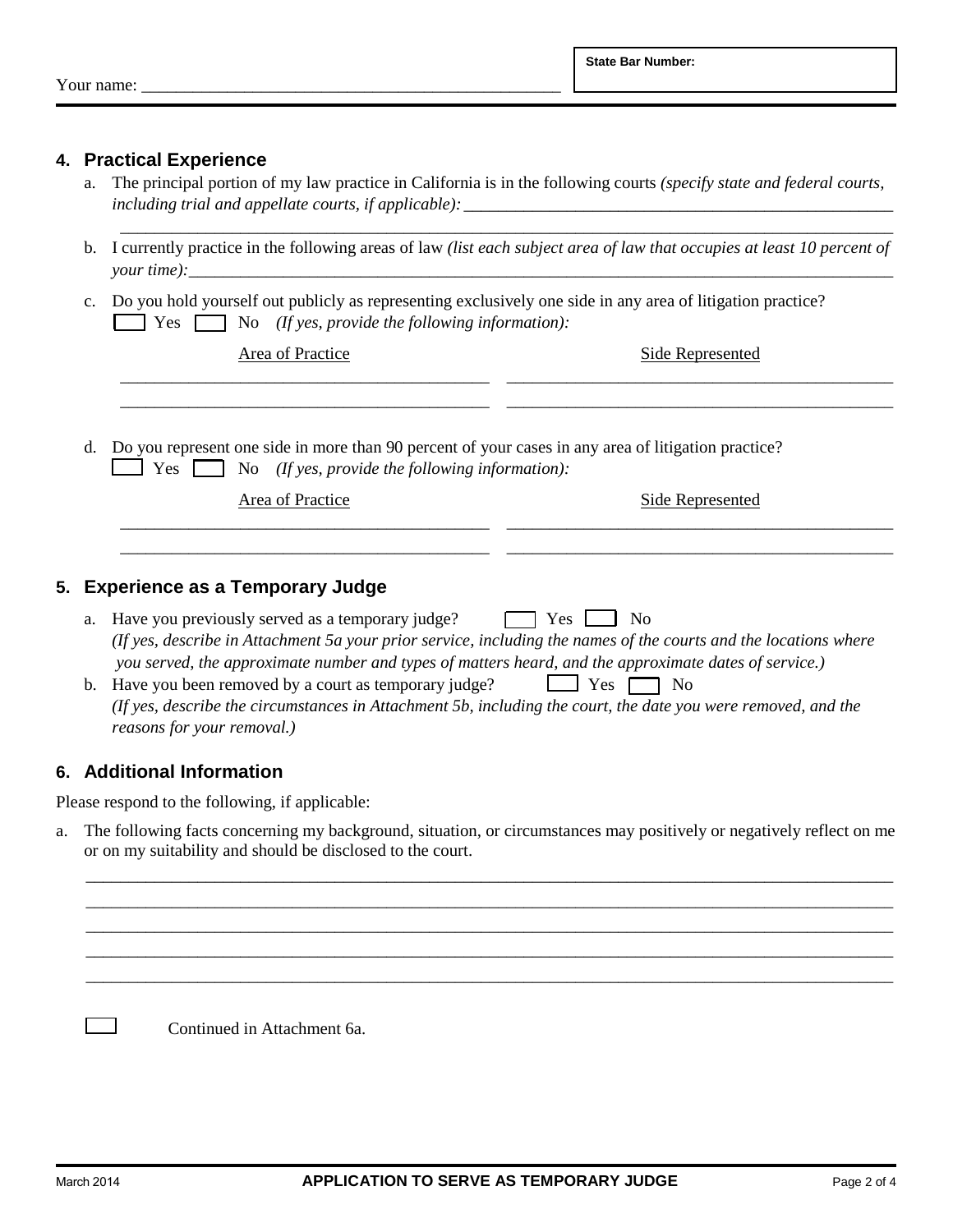b. I ask the court to consider the following additional facts in support of my application:

| Continued in Attachment 6b.<br>7. References |                                                                                                                                                                                                                               |  |  |  |  |  |
|----------------------------------------------|-------------------------------------------------------------------------------------------------------------------------------------------------------------------------------------------------------------------------------|--|--|--|--|--|
|                                              | List two or more judicial officers who are familiar with your work:                                                                                                                                                           |  |  |  |  |  |
|                                              | Name: Name: Name: Name: Name: Name: Name: Name: Name: Name: Name: Name: Name: Name: Name: Name: Name: Name: Name: Name: Name: Name: Name: Name: Name: Name: Name: Name: Name: Name: Name: Name: Name: Name: Name: Name: Name: |  |  |  |  |  |
|                                              |                                                                                                                                                                                                                               |  |  |  |  |  |
|                                              |                                                                                                                                                                                                                               |  |  |  |  |  |

- **8.** I understand and acknowledge that the selection and appointment of a temporary judge is solely at the discretion of the court for the purpose of assisting the public and does not constitute an employment relationship.
- **9.** I understand that my acceptance for any panel is contingent upon my express acknowledgement that inclusion on any court panel does not ensure appointment in any proceeding, and that all appointments remain in the sole and complete discretion of the court. Further, I acknowledge that acceptance for a panel does not guarantee continued membership on that panel or any other. I am aware that the panels are periodically reviewed by the court, and that the court may add or remove members in its unfettered discretion. I understand and acknowledge that submission of this application indicates acceptance of these terms.
- **10.** I am aware of and will comply with all provisions of the Code of Judicial Ethics and the California Rules of Court concerning temporary judges.

I declare under penalty of perjury under the laws of the State of California that the foregoing, including statements made in all attachments, is true and correct. I understand that any misstatement or omission of material fact may disqualify me from serving as a temporary judge in this court.

Date:

 \_\_\_\_\_\_\_\_\_\_\_\_\_\_\_\_\_\_\_\_\_\_\_\_\_\_\_\_\_\_\_\_\_\_\_\_\_\_\_\_\_\_\_\_\_ \_\_\_\_\_\_\_\_\_\_\_\_\_\_\_\_\_\_\_\_\_\_\_\_\_\_\_\_\_\_\_\_\_\_\_\_\_\_\_\_\_\_\_\_\_ (TYPE OF PRINT NAME OF APPLICANT) (SIGNATURE OF APPLICANT)